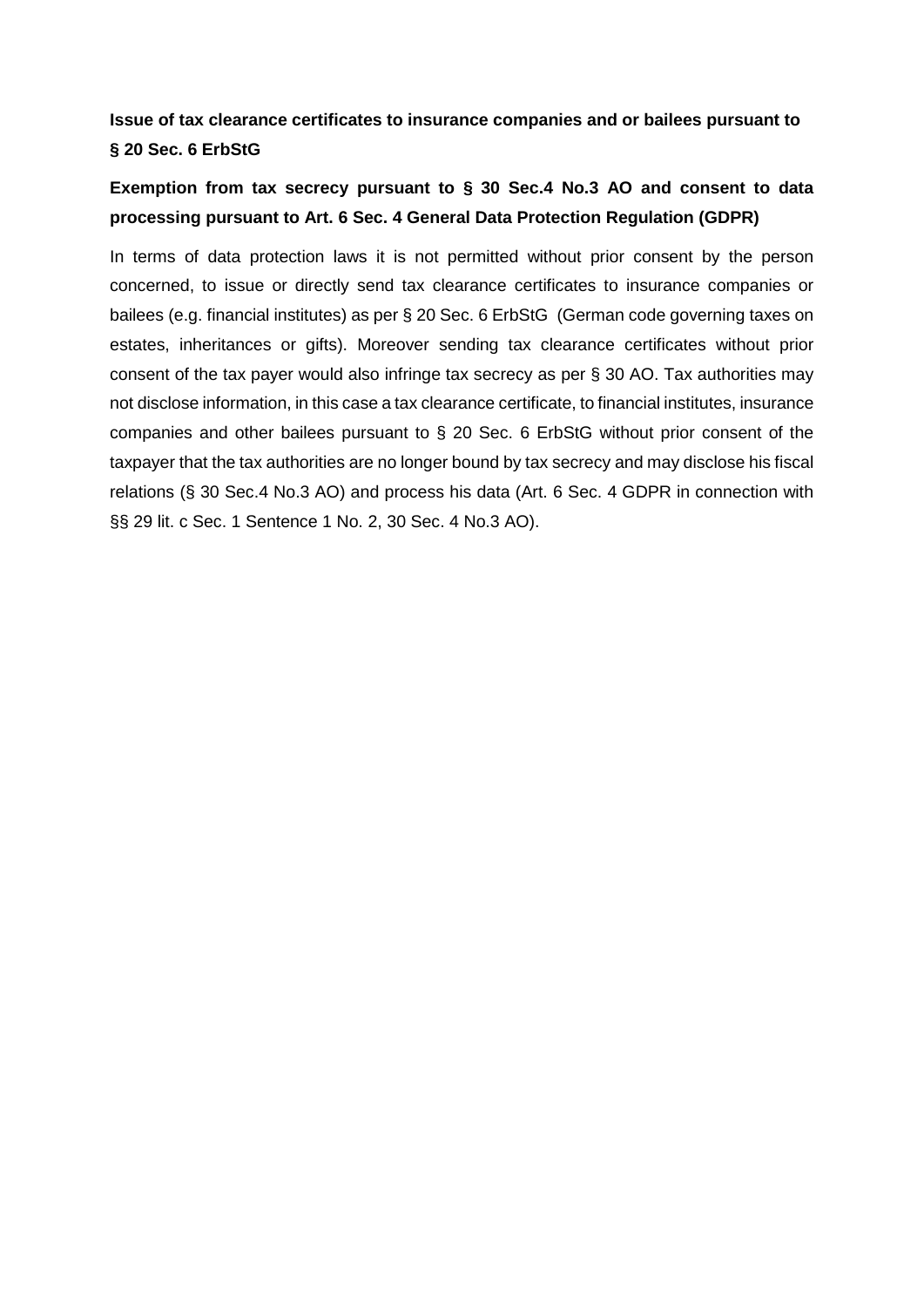German fiscal authority **Reference Number (if known)** I, Surname, first name Date of birth **Nationality** Place of residence: Street, No. Postal Code **Country** German Tax-Identification-No (if issued before) have acquired assets by inheritance or gift from the following person: Surname, first name Date of birth Nationality (Last) Place of residence: Street, No. Postal Code **Country** German Tax-Identification-No (if issued before) Date of death/Date of the gift

For this acquisition I consent to my personal and tax-related data being released by the German tax authorities to